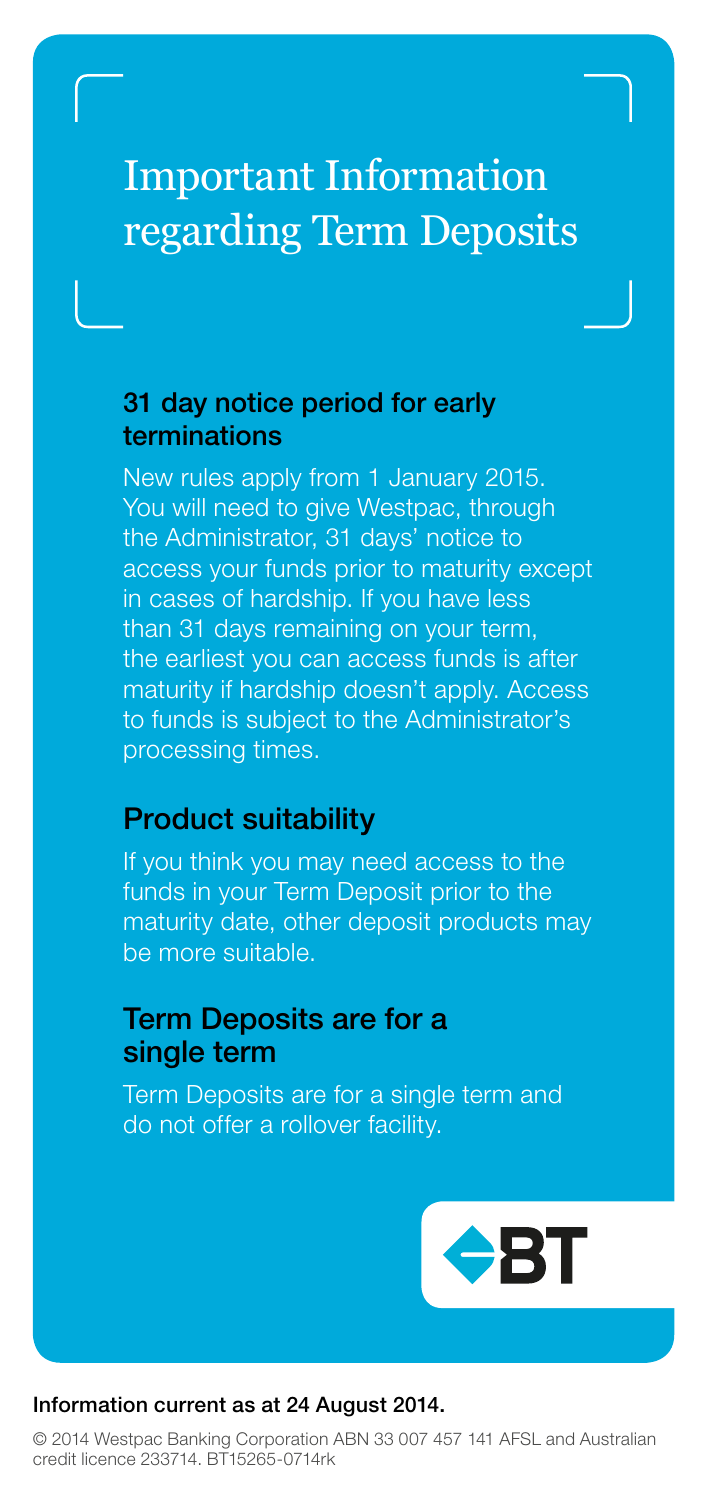# **BT** Term Deposit

Panorama Terms and Conditions, Fees and Charges and General Information

Effective as at 24 August 2014

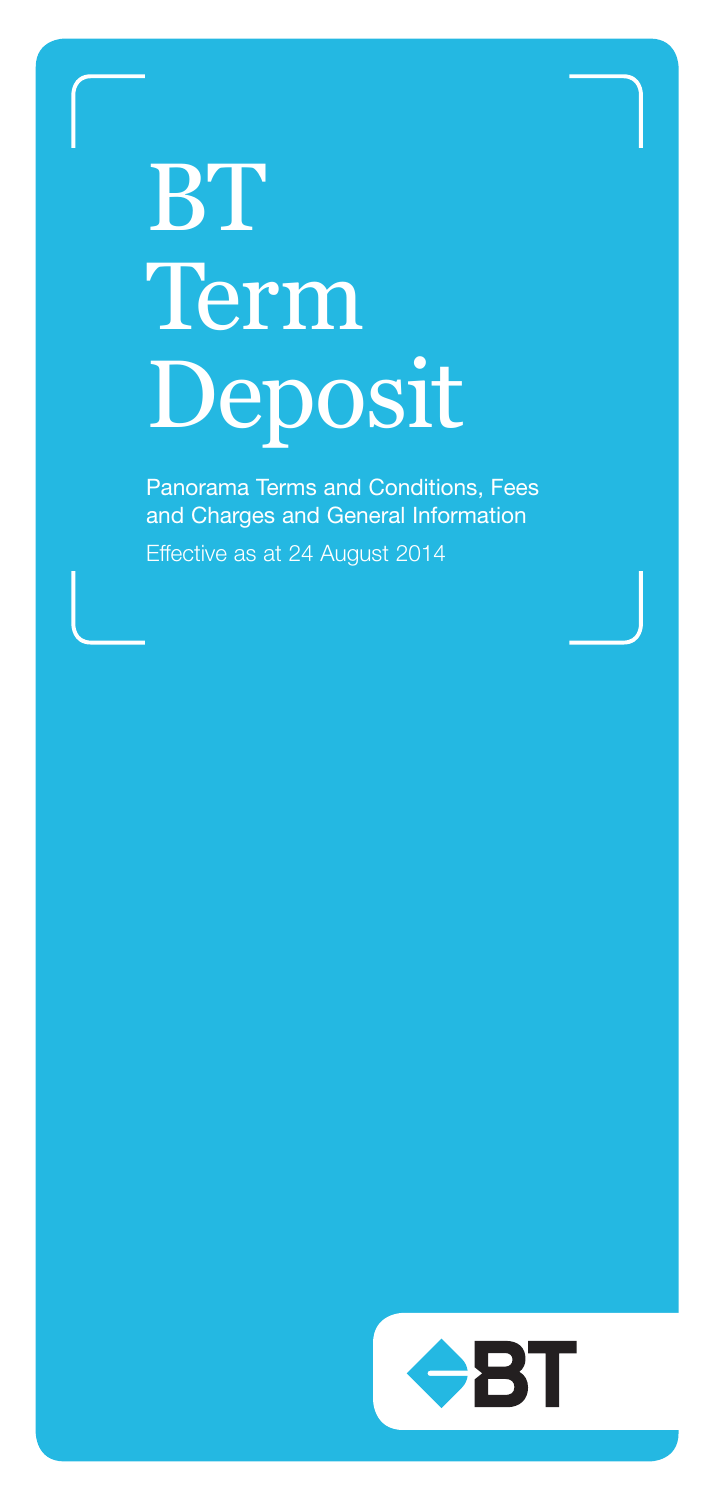#### This booklet sets out Terms and Conditions of your Term Deposit ('Account').

This Account is issued by Westpac Banking Corporation ABN 33 007 457 141, AFSL and Australian credit licence 233714 and is only available through Panorama. This booklet does not contain all of the Terms and Conditions that apply to it. You should also refer to the interest rate schedule available online.

Further information about your Account may be found in the Panorama offer documents.

You may also contact your Adviser or the Administrator directly for further information.

#### Alternatively, for more information:

Visit Panorama.com.au

Call 1300 881 716

Mail Panorama, GPO Box 2861, Adelaide SA 5001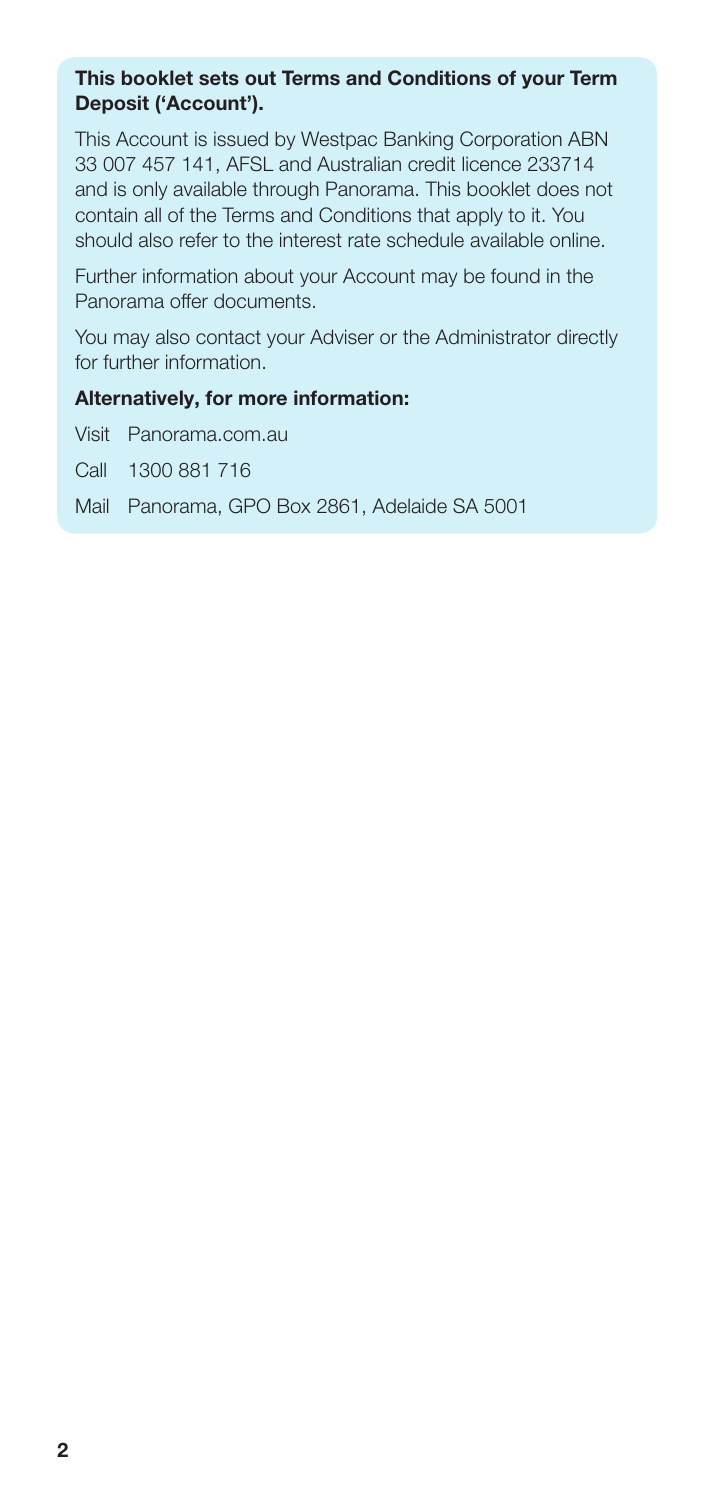# **Contents**

| Section A - Summary of the Features and Benefits,<br>Fees and Charges and Important Information |                                                                                                      |                |  |  |
|-------------------------------------------------------------------------------------------------|------------------------------------------------------------------------------------------------------|----------------|--|--|
|                                                                                                 | Part 1 – Summary of the Features and Benefits<br>Part 2 – Fees and Charges that apply to the Account | 4<br>4         |  |  |
|                                                                                                 | Section B - General Terms and Conditions<br>that apply to your Account                               | 5              |  |  |
| 1                                                                                               | Definitions                                                                                          | 5              |  |  |
| 2                                                                                               | About the Terms and Conditions                                                                       | 6              |  |  |
| 3                                                                                               | Changes to the Terms and Conditions                                                                  | 6              |  |  |
| 4                                                                                               | Your privacy and Access to Account information                                                       | $\overline{7}$ |  |  |
| 5                                                                                               | Problems and disputes                                                                                | $\overline{7}$ |  |  |
| 6                                                                                               | Trade practices                                                                                      | $\overline{7}$ |  |  |
| 7                                                                                               | Appropriate use of our services                                                                      | $\overline{7}$ |  |  |
| 8                                                                                               | <b>GST</b>                                                                                           | $\overline{7}$ |  |  |
| 9                                                                                               | Taxation                                                                                             | $\overline{7}$ |  |  |
| 10                                                                                              | <b>Account Description</b>                                                                           | 8              |  |  |
| 11                                                                                              | Opening an Account                                                                                   | 8              |  |  |
| 12                                                                                              | Depositing funds into your Account                                                                   | 9              |  |  |
| 13                                                                                              | Interest                                                                                             | 9              |  |  |
| 14                                                                                              | Requesting a withdrawal                                                                              | 9              |  |  |
| 15                                                                                              | Withdrawals during a fixed interest rate period                                                      |                |  |  |
|                                                                                                 | (Account term) and interest rate recalculation                                                       | 10             |  |  |
| 16                                                                                              | <b>Account Summary</b>                                                                               | 11             |  |  |
| 17                                                                                              | Australian Government Financial Claims Scheme                                                        | 11             |  |  |

## [Section C –](#page-12-0)

|    | Terms and Conditions Relating to the operation |                 |  |  |
|----|------------------------------------------------|-----------------|--|--|
|    | of your Account                                | 12              |  |  |
| 18 | Instructions we receive from the Administrator | 12 <sub>1</sub> |  |  |

| 19 Liability for loss as a result of an instruction not proceeding 13 |  |  |  |  |  |  |  |
|-----------------------------------------------------------------------|--|--|--|--|--|--|--|
|-----------------------------------------------------------------------|--|--|--|--|--|--|--|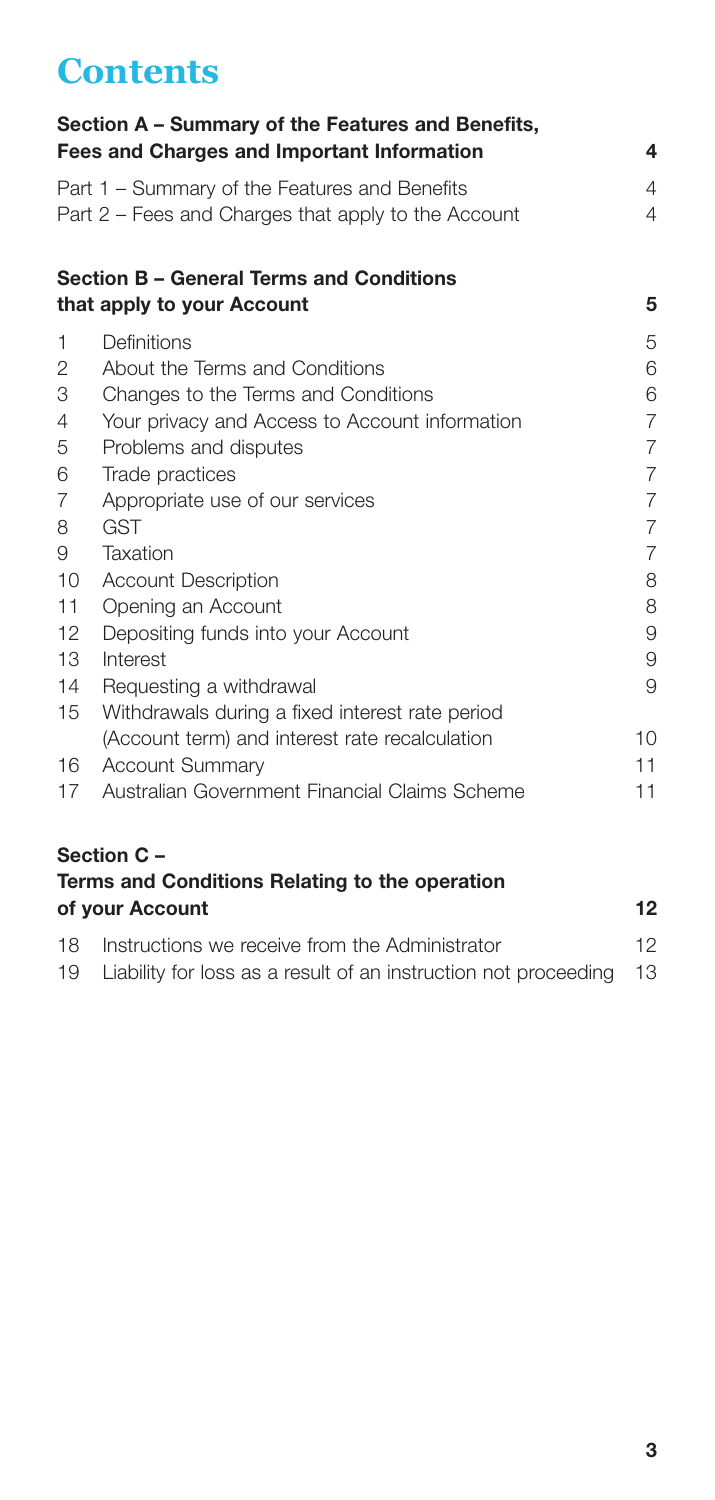## <span id="page-4-0"></span>**Section A – Summary of the Features and Benefits, Fees and Charges and Important Information**

#### Part 1 – Summary of the Features and Benefits

| <b>Account Features</b>                              | <b>BT Term Deposit</b> |
|------------------------------------------------------|------------------------|
| Minimum opening balance                              | \$5,000                |
| Accessed via Panorama                                | Yes                    |
| Online Reporting via the Panorama<br>website         | Yes                    |
| Daily interest calculated on your<br>Account balance | Yes                    |
| Choice of fixed investment terms                     | Yes                    |
| Interest payment frequencies                         | Yes                    |
| <b>Branch access</b>                                 | No                     |

Important Account Information: We may not allow you to withdraw your funds from your Account before the end of the agreed deposit term. For Accounts opened on or after 24 August 2014, from 1 January 2015 you must give us 31 days' notice to close your Account during a term, except in cases of hardship as defined by us. We may recalculate all interest (paid or to be paid) on your Account at a reduced interest rate. We subtract the difference resulting from the interest recalculation first from accrued interest and then from the principal of your Account at the time of withdrawal. Please refer to clause 15 for more information on the reduced interest rate applicable.

#### Part 2 – Fees and Charges that apply to the Account

No fees are currently payable on the Account.

If we introduce any fee, we will notify the Administrator in accordance with clause 3.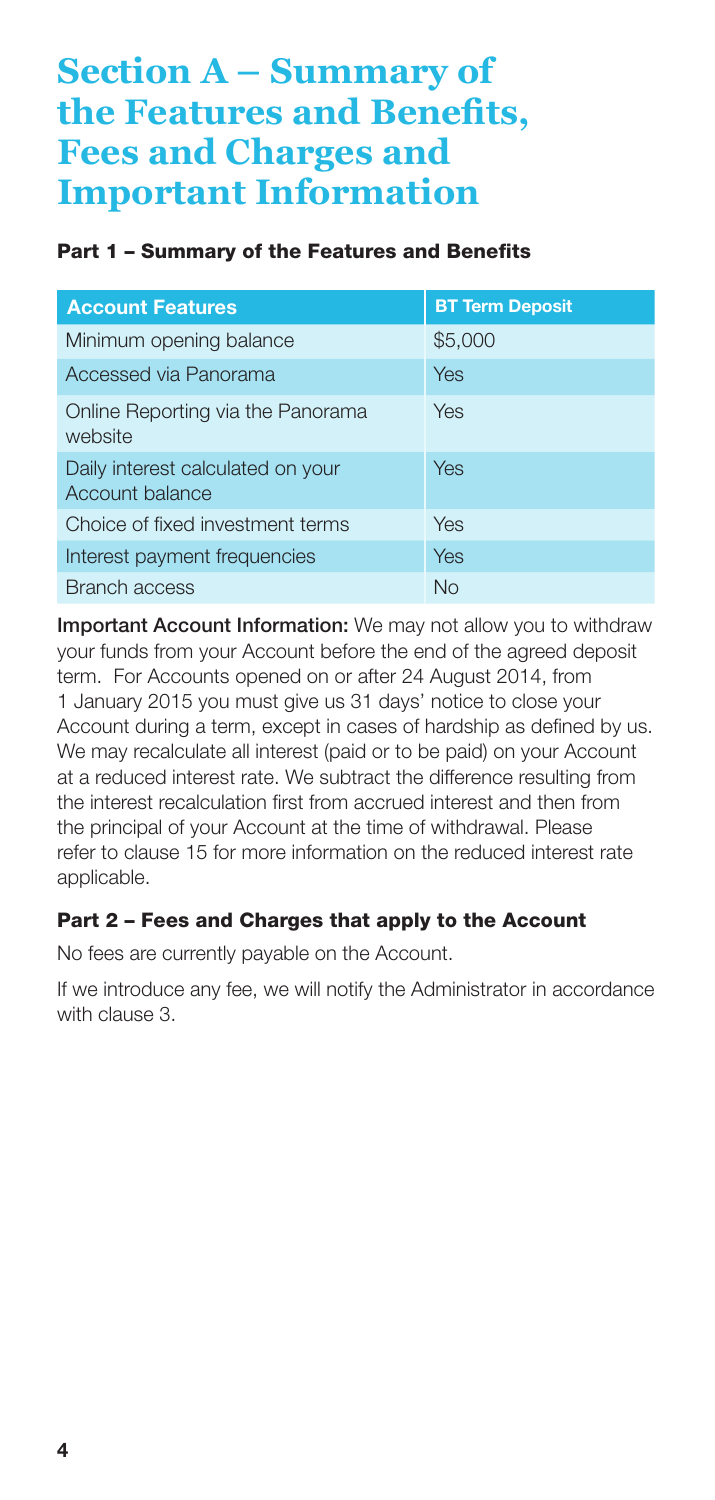## <span id="page-5-0"></span>**Section B – General Terms and Conditions that apply to your Account**

#### 1 Definitions

Account means the BT Term Deposit held by the Administrator on your behalf.

Account Summary is the Account information available to you and your Adviser online via the Panorama website.

Administrator means BTPS or such other Administrator appointed from time to time as Administrator of your IDPS.

Adviser means your financial adviser. You authorise your Adviser to open and operate the Account either directly or through the Administrator on your behalf. If you do not have an Adviser, you should read all references to your "Adviser" as being to the "Administrator".

BT Cash Hub is your account in BT Cash ARSN 164 257 854 held by the Administrator on your behalf. The Administrator will debit and credit funds upon opening, termination or maturity of your Account.

BTPS means BT Portfolio Services Ltd ABN 730 9505 5208 AFSL Number 233715.

**Business Day** means any weekday when we are open for business in New South Wales. Saturday and Sunday are not classified as Business Days.

GST means any tax imposed on the supply of any goods, services, real or personal property or other similar things or similar tax.

Interest Rate Schedule means the current interest rate schedule setting out the interest rate that applies to the Account.

Notice Period see clause 15.3 of Section B.

Panorama means the Panorama investor directed portfolio service (IDPS) offered by BTPS.

Terms and Conditions means the terms and conditions for this Account. The terms and conditions for the Account are made up of the Terms and Conditions set out in this booklet and the Interest Rate Schedule.

Westpac Group means Westpac Banking Corporation ("Westpac") and its related companies and subsidiaries.

We, us, our and ours means Westpac Banking Corporation ABN 33 007 457 141 AFSL 233714.

You means the investor in Panorama and the beneficial owner of the funds held by the Administrator in the Account.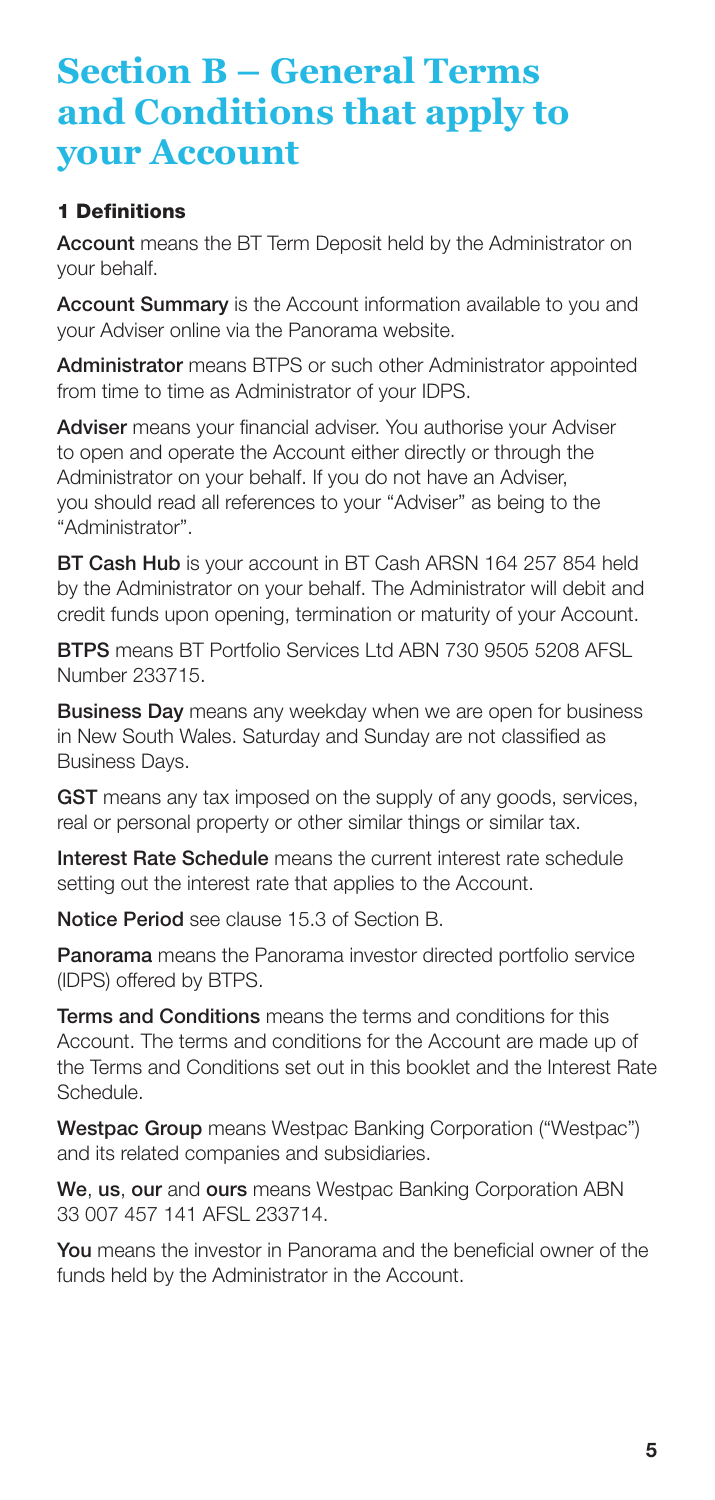#### <span id="page-6-0"></span>2 About the Terms and Conditions

- 2.1 The Terms and Conditions set out all the terms and conditions that govern the Account.
- 2.2 You should read the Terms and Conditions carefully in addition to the Panorama disclosure documents and any other terms and conditions we or the Administrator inform you of in respect of your Account.
- 2.3 If any other information about the Account is made available, it may be accessed by contacting your Adviser.

#### 3 Changes to the Terms and Conditions

- 3.1 At any time we can:
	- Change the Terms and Conditions;
	- **Introduce or change fees and charges: and**
	- $\blacktriangleright$  Change interest rates, or the method of calculation of interest applicable to Accounts.

 provided we do so in accordance with any applicable law or code of conduct.

- 3.2 We may, to the extent allowed by any applicable law or code of conduct:
	- (a) give any communication (including any notice required to be in writing and any statements) under the Terms and Conditions or by law or code of conduct to the Administrator by electronic communication to any device, electronic equipment or electronic address nominated by the Administrator.
	- (b) Communications take effect from the time they are taken to be duly received by the Administrator, which in the case of written notice will be 3 Business Days after it is posted to the most recent mailing address we have on record, and in the case of e-mail, at the time of sending, unless a later time is specified therein.
	- (c) Your Adviser will be responsible for ensuring you receive any communication or notice they receive. You are responsible for keeping your contact details up to date. If your contact or personal details change in any way (for example, your name, address, contact number or e-mail address) you must notify your Adviser in writing of those changes as soon as possible and in any event within 14 days. Only you (or any joint account holder, if applicable) have the authority to change your contact or personal details.
- 3.3 If the Government introduces or changes a government charge payable in relation to the Account, you agree to receiving notice in the media or in writing.
- 3.4 We need not give you, your Adviser or the Administrator any notice where a change has to be made to maintain or restore the security of our systems or the Account.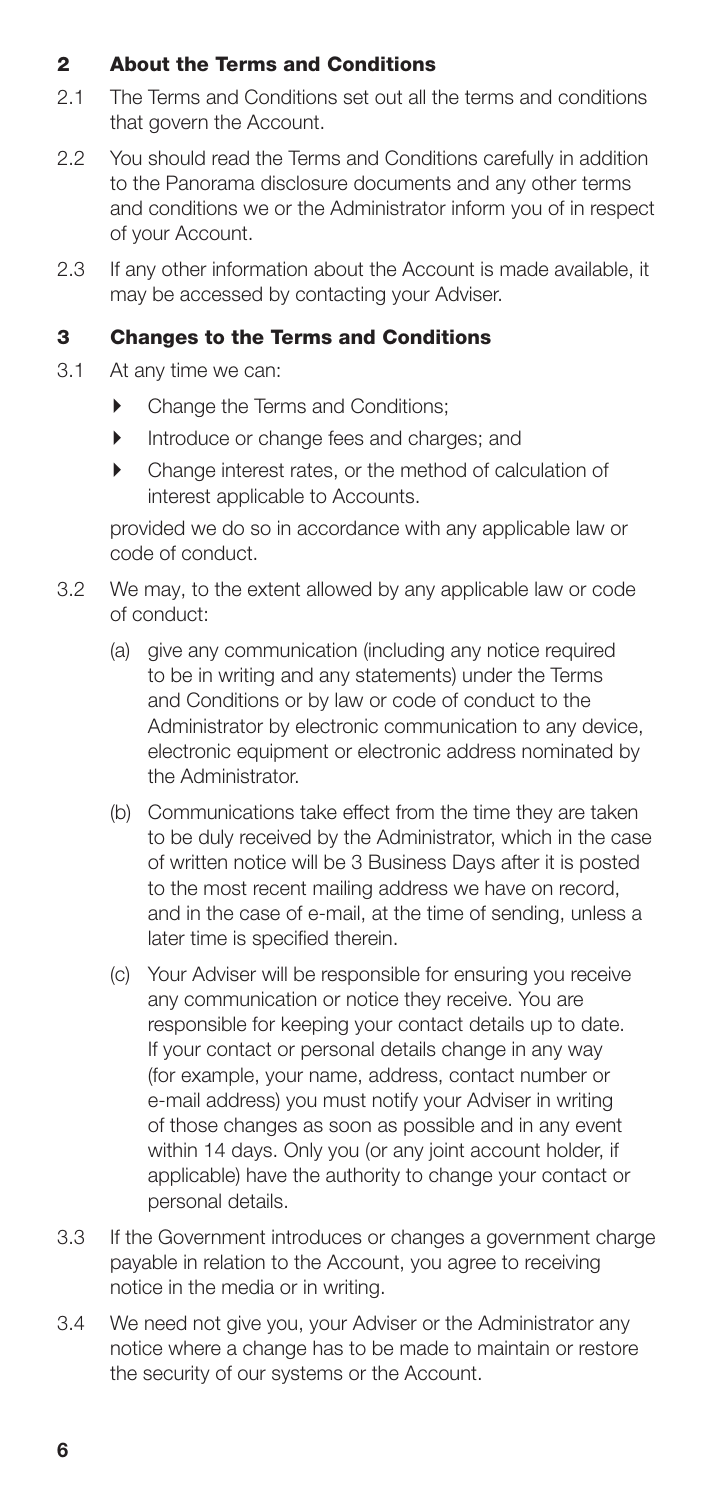#### <span id="page-7-0"></span>4 Your privacy and Access to Account information

- 4.1 Any of your personal information is handled, stored or used by us in accordance with the BT Privacy Policy. The privacy policy is available by visiting our website at bt.com.au.
- 4.2 You also note and agree that when your Adviser sends your instructions to the Administrator, the Administrator may pass your instructions in relation to the Account to us, or carry them out on our behalf.

#### 5 Problems and disputes

- 5.1 If you believe an error has been made, please notify the Administrator in the first instance by contacting your Adviser. We will correct any error that is found to be ours as soon as possible.
- 5.2. If the matter is not resolved to your satisfaction, you should contact: Panorama on 1300 881 716

#### 6 Trade practices

6.1 Nothing in these Terms and Conditions has the effect of excluding, restricting or modifying any rights which by law cannot be excluded, restricted or modified.

#### 7 Appropriate use of our services

- 7.1 You warrant that your use of the services we provide will not breach any law of Australia or any other country.
- 7.2 Where we consider it necessary for us to meet our regulatory and compliance obligations:
	- (a) the Administrator on your behalf, must provide us with any information we reasonably request; and
	- (b) we will disclose information we hold to regulatory and law enforcement agencies, other financial institutions, third parties and members of the Westpac Group; and
	- (c) we may delay, block or refuse to provide any of our services. We will not be liable to you, the Administrator or any other person for any loss or damage of any kind that may be suffered as a result of us exercising our rights under this clause.

#### 8 GST

- 8.1 We will tell you if any fees charged are GST inclusive.
- 8.2 If there is a situation in which we are required to pay GST on a payment you make to us, you agree to increase the amount of the payment to include the GST amount.
- 8.3 We will tell you of any additional GST amount you must pay on a payment.

#### 9 Taxation

9.1 Interest earned on the Account is taxable. As the circumstances of each customer are different, we encourage you to seek independent tax advice.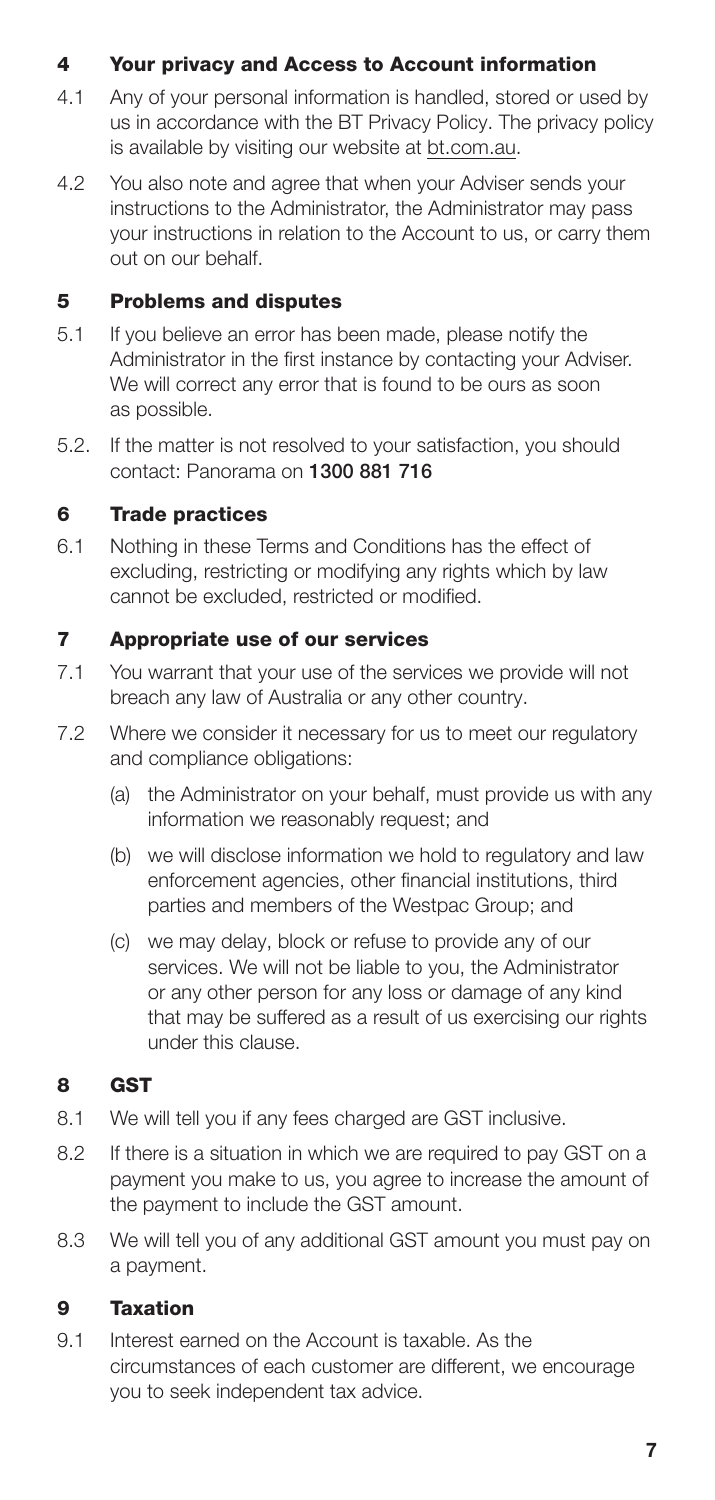#### <span id="page-8-0"></span>10 Account Description

- 10.1 A term deposit is a deposit where you agree to invest your funds with us, through the Administrator, for a fixed term. This means you can only withdraw the deposit when the fixed investment term has ended, unless we agree otherwise. For each term deposit Account opened on or after 24 August 2014, from 1 January 2015 you must give us 31 days' notice to withdraw before the end of the fixed term.
- 10.2 You have a choice of terms when you open an Account; your Adviser will inform you of the term lengths that are available. Interest rates and interest payment frequencies may vary by term.
- 10.3 We will notify your Adviser of the upcoming maturity of your Account.
- 10.4 We may assign or otherwise deal with our rights under these Terms and Conditions in any way we consider appropriate. You agree that we may disclose any information or documents we consider desirable to help us exercise this right. You also agree that we may disclose information or documents at any time to a person to whom we assign our rights under these Term and Conditions.

#### 11 Opening an Account

- 11.1 When you instruct the Administrator, through your Adviser, to open an Account your Account will be held in the name of the Administrator.
- 11.2 You may need to provide information requested about you to your Adviser.
- 11.3 We have the right to refuse to open an Account for any person. if we comply with all applicable laws.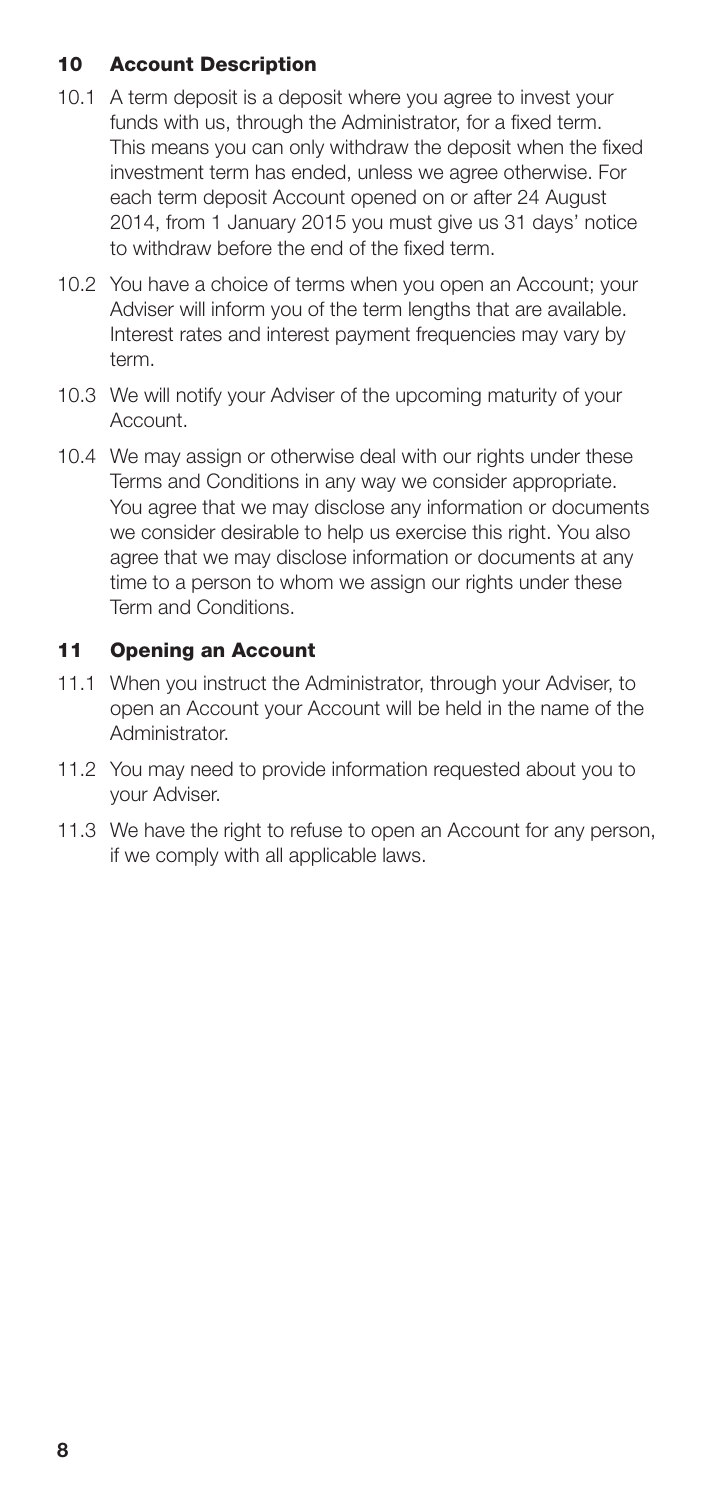#### <span id="page-9-0"></span>12 Depositing funds into your Account

- 12.1 The Account requires a minimum opening deposit per Section A, Part 1 in this document.
- 12.2 The Administrator will debit your BT Cash Hub for your investment amounts.

#### 13 Interest

- 13.1 The interest rate on an Account at any particular time is available online via the Panorama website.
- 13.2 The interest rate on your Account is fixed at the time of opening the Account for the fixed term of the investment, subject to any agreement we may reach regarding early withdrawal of funds, where an interest adjustment may apply. See clause 15.7 for further information.
- 13.3 Interest is calculated daily on the balance of your Account at the end of each day, including the day of deposit but excluding the day of withdrawal.
- 13.4 Interest will be paid on maturity or at those times agreed between the Administrator and us, depending on how much you invest and for how long. The proceeds of your Account at maturity, including early termination, will be paid to the Administrator who will then credit your BT Cash Hub. The time it takes to credit your BT Cash Hub with the proceeds is subject to the processing times of the Administrator.
- 13.5 Interest that is due and payable to you under clause 13.4 will be paid to the Administrator who will then credit your BT Cash Hub.
- 13.6 We may not allow you to withdraw your funds from the Account before the end of the agreed fixed investment. We subtract the difference resulting from the interest recalculation first from accrued interest and then from the principal of the Account at the time of withdrawal.

#### 14 Requesting a withdrawal

14.1 We will act only on instructions we receive from the Administrator. Any withdrawals the Administrator requests us to make, on your behalf, from your Account at the end of the term or earlier, subject to our consent, will be paid to the Administrator who will then credit your BT Cash Hub. The time it takes to credit your BT Cash Hub with the proceeds is subject to the processing times of the Administrator.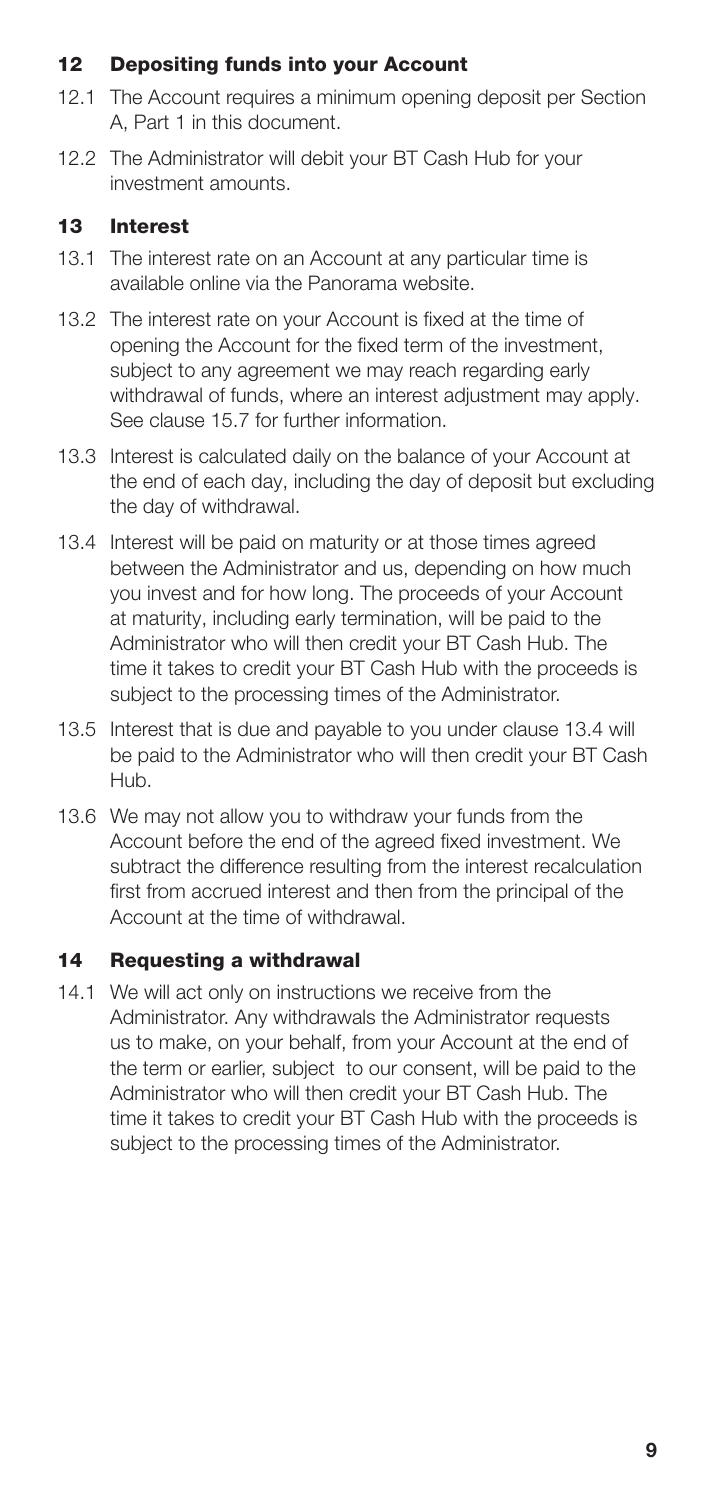#### <span id="page-10-0"></span>15 Withdrawals during a fixed interest rate period (Account term) and interest rate recalculation

- 15.1 We may not allow you to withdraw your funds from your Account before the agreed fixed investment term has ended. If we do, we may recalculate all interest (paid, or to be paid) on the Account at a reduced interest rate.
- 15.2 Partial withdrawals are not permitted from your Account balance. If we agree to withdrawing before the term has ended, the interest rate recalculation will apply to the total balance in the Account for that period.

We will only consider requests we receive from the Administrator. You cannot submit any requests to us directly. The Administrator may trigger a withdrawal of your Account, subject to the applicable Notice Period, prior to maturity if required to meet certain liabilities within your Panorama Account. Please refer to the Panorama disclosure documents for further information.

- 15.3 For Accounts opened and renewed on or after 24 August 2014, from 1 January 2015, you must provide us with at least 31 days' notice to close your Account prior to Maturity, unless hardship applies as defined by us. If you have less than 31 days remaining of your term, the earliest you can access funds is after maturity, unless hardship applies as defined by us.
- 15.4 The Notice Period applies to all Accounts unless you can show that you need access to the Account balance earlier due to hardship, as defined by us. If you need earlier access to the Account balance because of a hardship situation, you will need to provide us with details through your Adviser so that we can assess whether you qualify for hardship. If you qualify for early disbursement due to hardship, as defined by us, the early closure still means that the interest you receive will be reduced under clause 15.7.
- 15.5 When the Account is closed, the proceeds will be repaid to the Administrator, who will then credit your BT Cash Hub. The time it takes to credit your BT Cash Hub is subject to the Administrator processing times.
- 15.6 Up until 5.00 pm (Sydney time) two business days before the Account is to be closed, the Notice Period can be cancelled. If the Notice Period is cancelled, the Account will continue in the same term until the end of the term without any interest adjustment, unless another Notice Period is requested.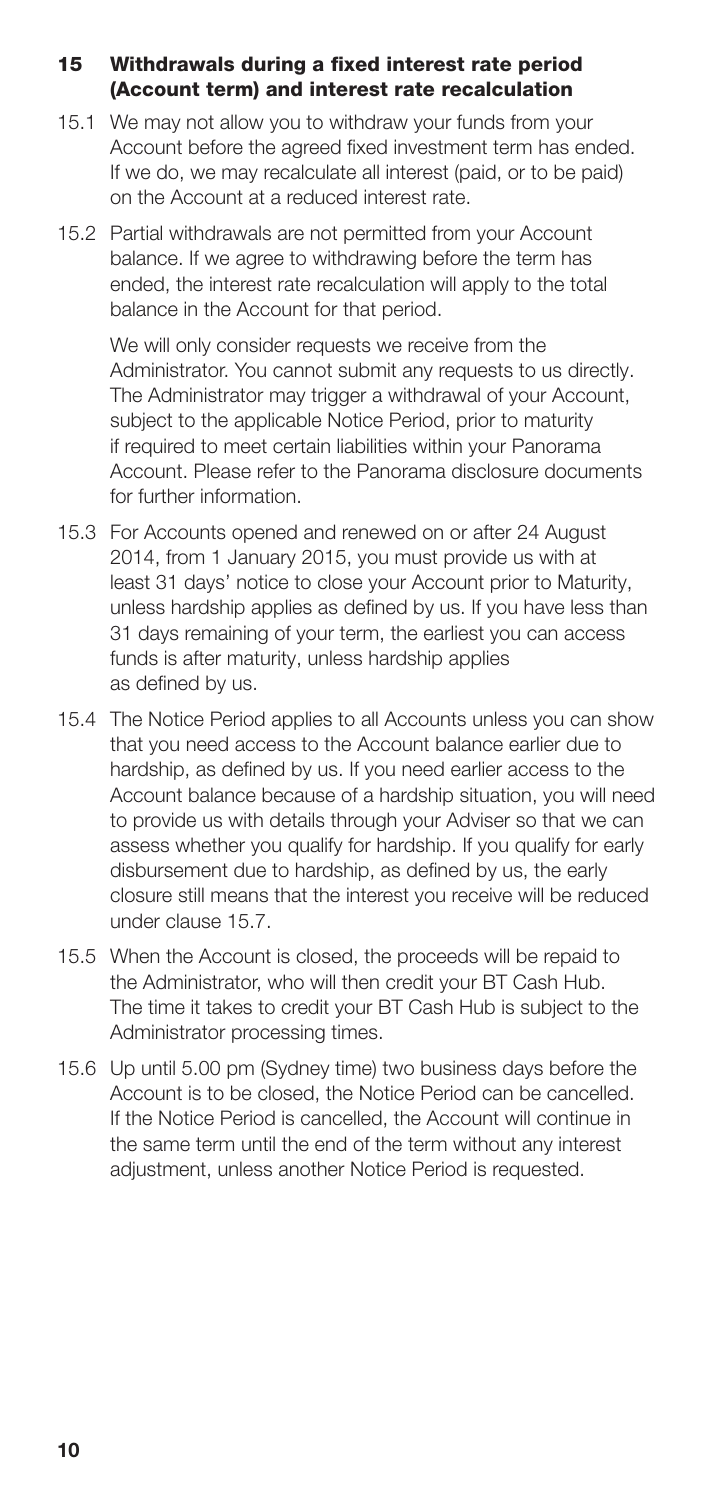<span id="page-11-0"></span>15.7 The interest rate recalculation applied to the interest earned on the Account will depend upon the percentage of the term that has elapsed. The recalculation applies whether or not interest has been paid to you and the method of calculation is set out below:

| When a withdrawal is made                                                | <b>Rate reduction</b><br>applicable to the<br>amount withdrawn for<br>the period that amount<br>was deposited |
|--------------------------------------------------------------------------|---------------------------------------------------------------------------------------------------------------|
| Less than 14 days after the<br>beginning of the term                     | 100% of the interest<br>rate that applies to your<br>Account                                                  |
| 14 days or more after the beginning of the term, where:                  |                                                                                                               |
| less than 20% of the fixed<br>investment term<br>has elapsed             | 90% of the interest rate<br>that applies to your<br>Account                                                   |
| 20% to less than 40% of<br>▶<br>the fixed investment term<br>has elapsed | 80% of the interest rate<br>that applies to your<br>Account                                                   |
| 40% to less than 60% of<br>▶<br>the fixed investment term<br>has elapsed | 60% of the interest rate<br>that applies to your<br>Account                                                   |
| 60% to less than 80% of<br>▶<br>the fixed investment term<br>has elapsed | 40% of the interest rate<br>that applies to your<br>Account                                                   |
| 80% or more of the fixed<br>▶<br>investment term has<br>elapsed          | 20% of the interest rate<br>that applies to your<br>Account                                                   |

15.8 If interest has already been paid to you and interest is recalculated under this clause, the difference between the interest already paid and the amount, of recalculated interest may be deducted first from accrued interest and then from the principal at the time of the withdrawal.

#### 16 Account Summary

- 16.1 Your Adviser can provide you with confirmation of your Account establishment.
- 16.2 Information relating to the balance, interest rate, term and maturity date of your Account is accessible online via the Panorama website by you and your Adviser.

#### 17 Australian Government Financial Claims Scheme

17.1 You may be entitled to payment under the Australian Government's Financial Claims Scheme. Payments under the Financial Claims Scheme are subject to a limit for each depositor.

 Information about the Financial Claims Scheme can be obtained from the APRA website at http://www.apra.gov.au or by calling the APRA hotline on 1300 55 88 49.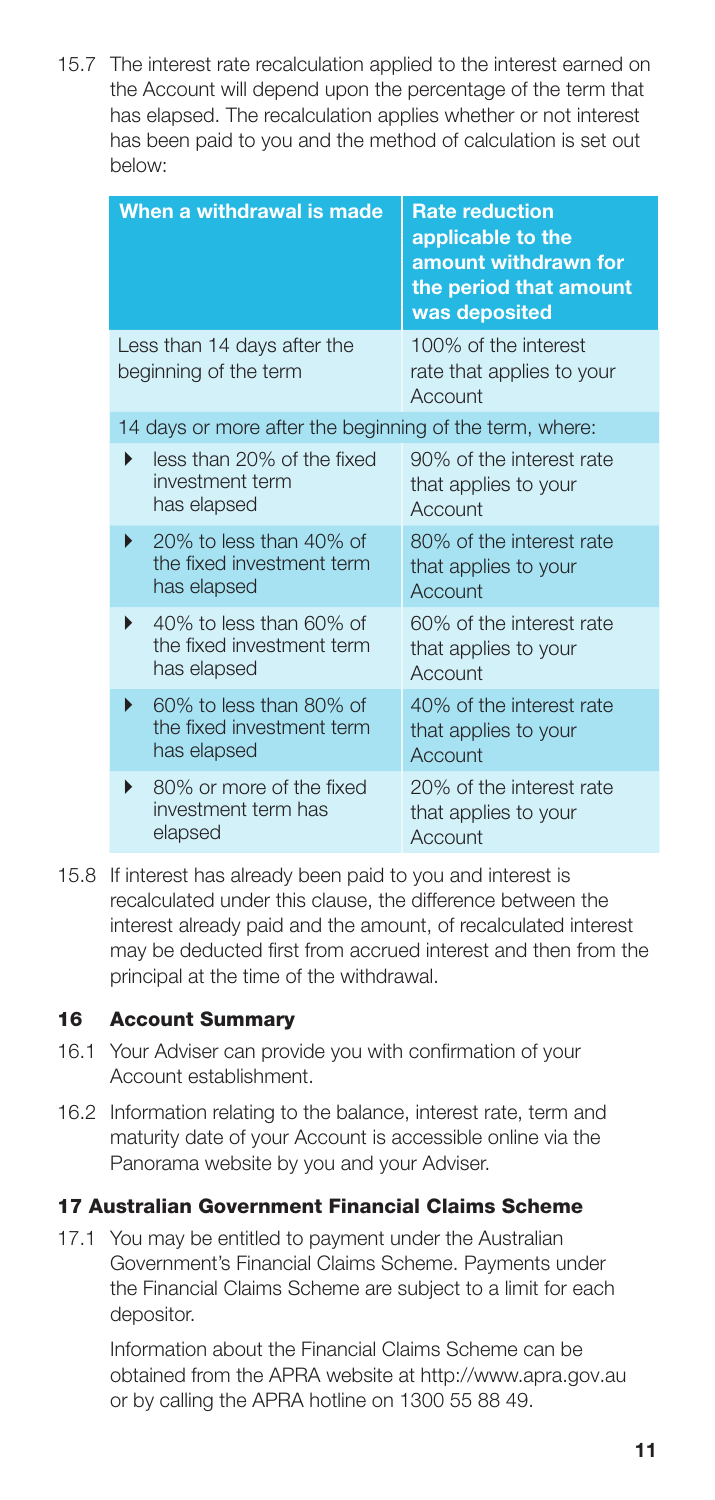# <span id="page-12-0"></span>**Section C – Terms and Conditions Relating to the operation of your Account**

#### 18 Instructions we receive from the Administrator

- 18.1 Under the Terms of Panorama your Adviser and their employees, agents and consultants are authorised to operate the Account on your behalf, and will instruct us through the Administrator to effect transactions including deposits, withdrawals and other operations.
- 18.2 We will only act on instructions we receive from the Administrator. Neither you nor your Adviser can instruct us directly.
- 18.3 We are:
	- (a) authorised to act upon all instructions which appear to have been properly created and sent by the Administrator or the Adviser, their employees, agents and consultants in this way;
	- (b) not in any way liable to you for effecting transactions in accordance with those instructions;
	- (c) under no duty to make any enquiry whatsoever as to whether those instructions have in fact been issued by you or with your authority to the Administrator or your Adviser; and
	- (d) not liable to you if we act on instructions which are the result of forgery, fraud or error or are given in excess of the authority of the Administrator or the Adviser or their employees, agents and consultants.
- 18.4 All instructions shall have been deemed to have been properly issued by your Adviser, its employees, agents and consultants if the correct procedure prescribed by us has been used in operating the Account.
- 18.5 We are not obliged to act upon any instructions which appear, in our opinion, to be contrary to any applicable law, regulation, government, court or regulatory body's order, rule or direction, or in circumstances which we deem inadvisable to effect such payments.
- 18.6 You acknowledge that we may act, or decline to act, on any deposit or other instruction at our discretion and that we will be under no liability to you by reason of any act or omission whether or not negligent and whether or not pursuant to your request.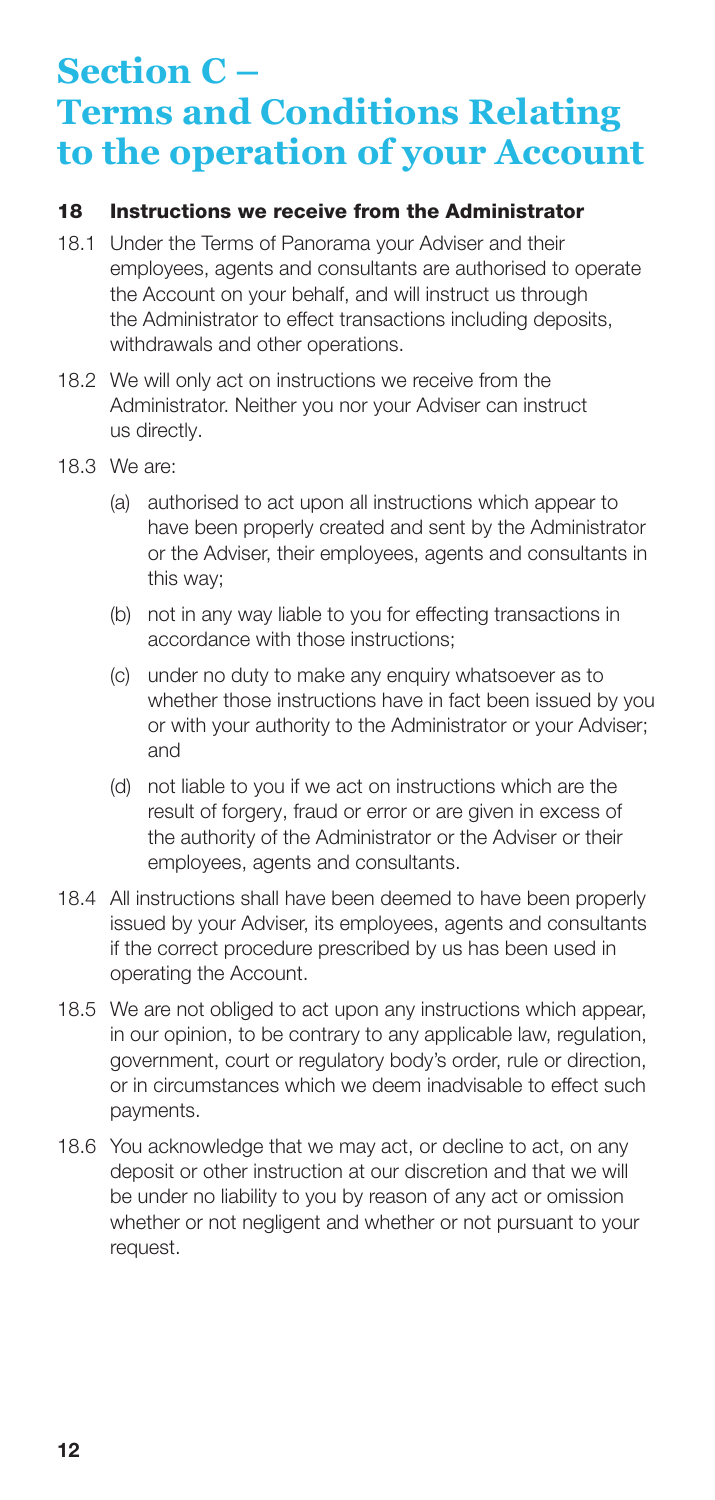#### <span id="page-13-0"></span>19 Liability for loss as a result of an instruction not proceeding

19.1 You acknowledge that we will not be held liable for any loss you may incur as a result of an instruction not proceeding as a result of us acting in accordance with the terms and conditions that apply to your Account.